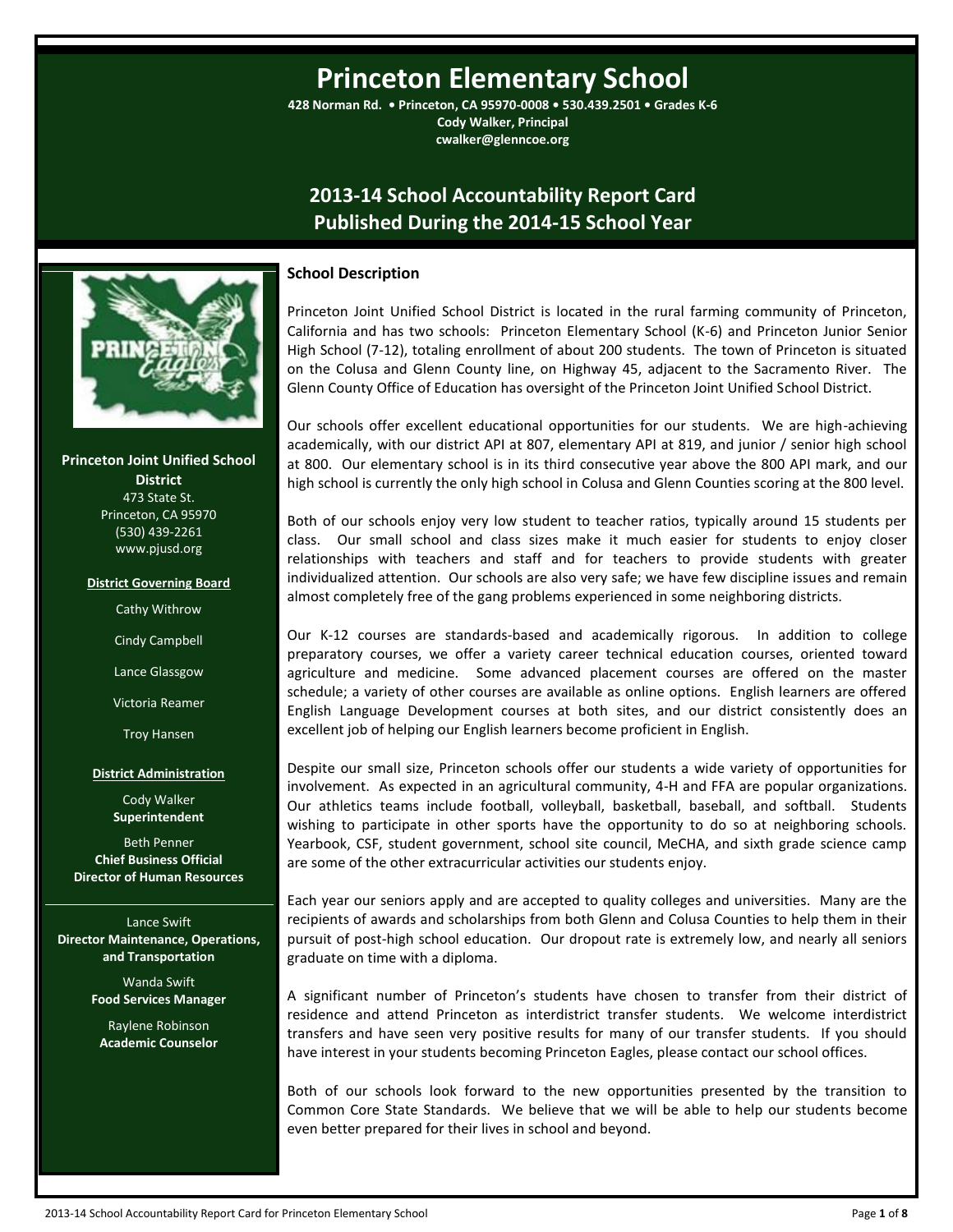### **Mission Statement**

To provide our students with the academic, social and emotional skills needed of pre-adolescent children so that they may be better prepared to meet the challenges of middle school, high school and beyond.

## **About the SARC**

Every school in California is required by state law to publish a School Accountability Report Card (SARC), by February 1 of each year. The SARC contains information about the condition and performance of each California public school. Under the Local Control Funding Formula (LCFF) all local educational agencies (LEAs) are required to prepare a Local Control Accountability Plan (LCAP), which describes how they intend to meet annual school-specific goals for all pupils, with specific activities to address state and local priorities. Additionally, data reported in an LCAP is to be consistent with data reported in the SARC.

- For more information about SARC requirements, see the California Department of Education (CDE) SARC Web page at http://www.cde.ca.gov/ta/ac/sa/.
- View this SARC online at the school and/or LEA Web sites.
- For more information about the LCFF or LCAP, see the CDE LCFF Web page at http://www.cde.ca.gov/fg/aa/lc/.
- For additional information about the school, parents and community members should contact the school at 530.439.2501.

| 2013-14 Student Enrollment by Grade Level |                           |  |  |  |
|-------------------------------------------|---------------------------|--|--|--|
| <b>Grade Level</b>                        | <b>Number of Students</b> |  |  |  |
| Kinder.                                   | 12                        |  |  |  |
| Gr. 1                                     | 6                         |  |  |  |
| Gr. 2                                     | 15                        |  |  |  |
| Gr. 3                                     | 10                        |  |  |  |
| Gr. 4                                     | 12                        |  |  |  |
| Gr. 5                                     | 11                        |  |  |  |
| Gr. 6                                     | 20                        |  |  |  |
| Total                                     | 86                        |  |  |  |

| 2013-14 Student Enrollment by Group    |                                    |  |  |  |
|----------------------------------------|------------------------------------|--|--|--|
| Group                                  | <b>Percent of Total Enrollment</b> |  |  |  |
| <b>Black or African American</b>       | 0.0                                |  |  |  |
| American Indian or Alaska Native       | 1.2                                |  |  |  |
| Asian                                  | 0.0                                |  |  |  |
| <b>Filipino</b>                        | 0.0                                |  |  |  |
| <b>Hispanic or Latino</b>              | 58.1                               |  |  |  |
| Native Hawaiian/Pacific Islander       | 0.0                                |  |  |  |
| White                                  | 39.5                               |  |  |  |
| Two or More Races                      | 0.0                                |  |  |  |
| <b>Socioeconomically Disadvantaged</b> | 84.9                               |  |  |  |
| <b>English Learners</b>                | 29.1                               |  |  |  |
| <b>Students with Disabilities</b>      | 5.8                                |  |  |  |

## **A. Conditions of Learning**

#### **State Priority: Basic**

The SARC provides the following information relevant to the Basic State Priority (Priority 1):

- Degree to which teachers are appropriately assigned and fully credentialed in the subject area and for the pupils they are teaching;
- Pupils have access to standards-aligned instructional materials; and
- School facilities are maintained in good repair.

| <b>Teacher Credentials</b>                         |           |       |       |  |  |
|----------------------------------------------------|-----------|-------|-------|--|--|
| <b>Princeton Elementary School</b>                 | $12 - 13$ | 13-14 | 14-15 |  |  |
| <b>Fully Credentialed</b>                          | 7         | 7     | 6     |  |  |
| <b>Without Full Credential</b>                     | O         | O     | 0     |  |  |
| <b>Teaching Outside Subject Area of Competence</b> | O         | Ω     | O     |  |  |
| <b>Princeton Joint Unified School District</b>     | $12 - 13$ | 13-14 | 14-15 |  |  |
| <b>Fully Credentialed</b>                          |           |       | 14    |  |  |
| <b>Without Full Credential</b>                     |           |       | 1     |  |  |
| <b>Teaching Outside Subject Area of Competence</b> |           |       |       |  |  |

| Teacher Misassignments and Vacant Teacher Positions at this School |  |  |  |  |  |  |
|--------------------------------------------------------------------|--|--|--|--|--|--|
| <b>Princeton Elementary School</b><br>$12 - 13$<br>13-14<br>14-15  |  |  |  |  |  |  |
| Teachers of English Learners                                       |  |  |  |  |  |  |
| <b>Total Teacher Misassignments</b>                                |  |  |  |  |  |  |
| <b>Vacant Teacher Positions</b>                                    |  |  |  |  |  |  |

"Misassignments" refers to the number of positions filled by teachers who lack legal authorization to teach that grade level, subject area, student group, etc. Total Teacher Misassignments includes the number of Misassignments of Teachers of English Learners.

## **Core Academic Classes Taught by Highly Qualified Teachers**

| 2013-14 Percent of Classes In Core Academic Subjects<br>Core Academic Classes Taught by Highly Qualified Teachers |                                                                                                                                                |                                                                               |                              |  |  |  |
|-------------------------------------------------------------------------------------------------------------------|------------------------------------------------------------------------------------------------------------------------------------------------|-------------------------------------------------------------------------------|------------------------------|--|--|--|
|                                                                                                                   | <b>Not Taught by Highly</b><br><b>Taught by Highly</b><br><b>Location of Classes</b><br><b>Qualified Teachers</b><br><b>Qualified Teachers</b> |                                                                               |                              |  |  |  |
|                                                                                                                   | 100.00                                                                                                                                         | <b>This School</b>                                                            |                              |  |  |  |
| <b>Districtwide</b>                                                                                               |                                                                                                                                                |                                                                               |                              |  |  |  |
|                                                                                                                   | 100.00<br>0.00                                                                                                                                 |                                                                               |                              |  |  |  |
|                                                                                                                   | <b>High-Poverty Schools</b><br>100.00<br>0.00                                                                                                  |                                                                               |                              |  |  |  |
|                                                                                                                   | <b>Low-Poverty Schools</b><br>0.00<br>0.00                                                                                                     |                                                                               |                              |  |  |  |
|                                                                                                                   |                                                                                                                                                | Ujeh novortu sebools ara defined as those sebools with student olisibilitus f | <b>All Schools</b><br>$\ast$ |  |  |  |

\* High-poverty schools are defined as those schools with student eligibility of approximately 40 percent or more in the free and reduced price meals program. Low-poverty schools are those with student eligibility of approximately 39 percent or less in the free and reduced price meals program.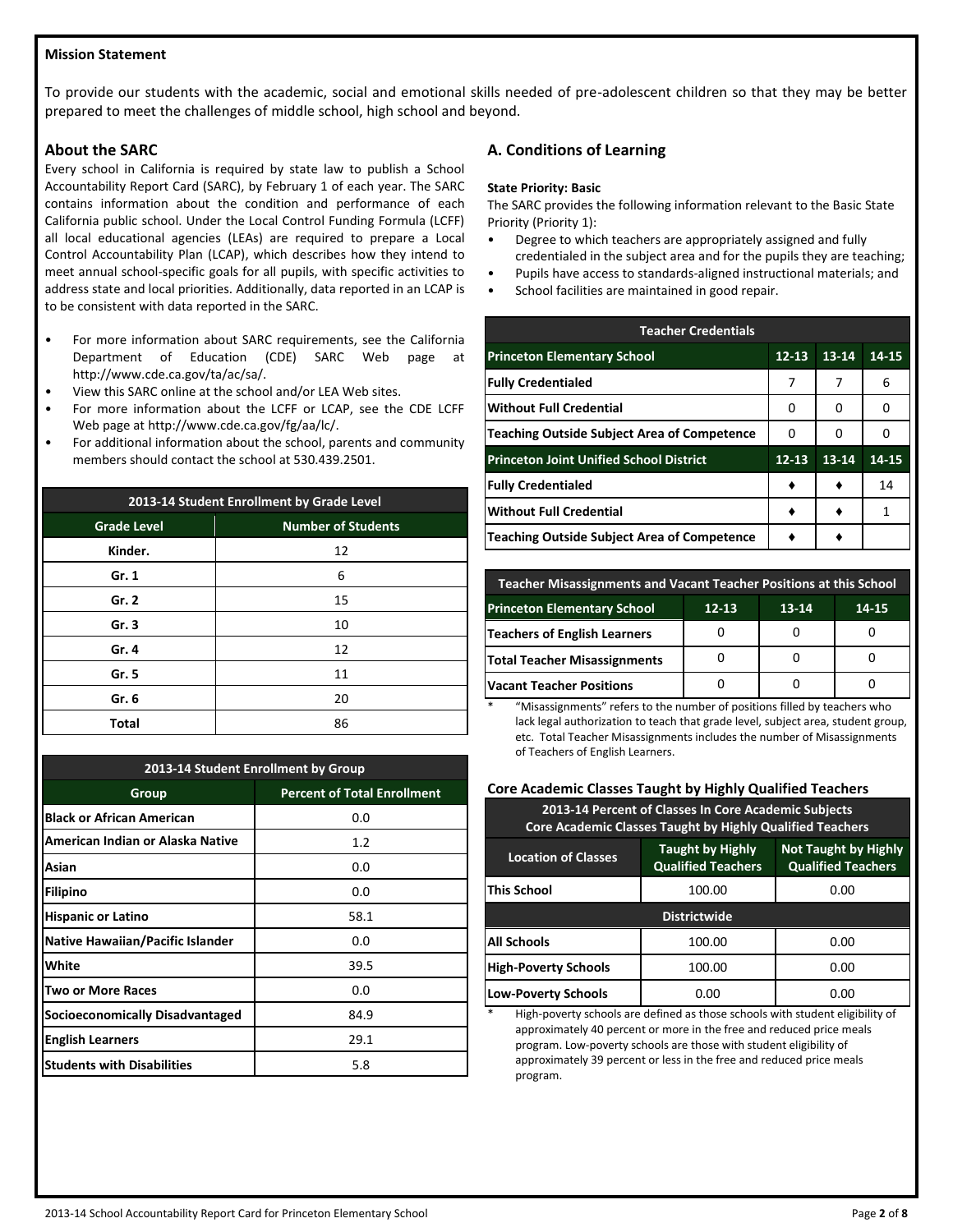| <b>Textbooks and Instructional Materials</b><br>Year and month in which data were collected: April 22, 2010 |            |                                                               |  |  |  |
|-------------------------------------------------------------------------------------------------------------|------------|---------------------------------------------------------------|--|--|--|
| <b>Core Curriculum Area</b>                                                                                 |            | <b>Textbooks and Instructional Materials/Year of Adoption</b> |  |  |  |
| <b>Reading/Language Arts</b>                                                                                |            | California Treasures K-8                                      |  |  |  |
| The textbooks listed are from most recent adoption:                                                         | <b>Yes</b> |                                                               |  |  |  |
| Percent of students lacking their own assigned textbook:                                                    | 0%         |                                                               |  |  |  |
| <b>Mathematics</b>                                                                                          |            | Harcourt Math K-6                                             |  |  |  |
| The textbooks listed are from most recent adoption:                                                         | No         | Pre-Algebra 6th - 8th                                         |  |  |  |
| Percent of students lacking their own assigned textbook:                                                    | 0%         |                                                               |  |  |  |
| <b>Science</b>                                                                                              |            | <b>Holt Science</b>                                           |  |  |  |
| The textbooks listed are from most recent adoption:                                                         | No         |                                                               |  |  |  |
| Percent of students lacking their own assigned textbook:                                                    | 0%         |                                                               |  |  |  |
| <b>History-Social Science</b>                                                                               |            | California Reflections K-6                                    |  |  |  |
| The textbooks listed are from most recent adoption:                                                         | No         |                                                               |  |  |  |
| Percent of students lacking their own assigned textbook:                                                    | 0%         |                                                               |  |  |  |
| <b>Health</b>                                                                                               |            | Wonders                                                       |  |  |  |
| The textbooks listed are from most recent adoption:                                                         | No         |                                                               |  |  |  |
| Percent of students lacking their own assigned textbook:                                                    | 0%         |                                                               |  |  |  |

## **School Facility Conditions and Planned Improvements (Most Recent Year)**

The District takes great efforts to ensure that all schools are clean, safe, and functional through proper facilities maintenance and campus supervision. Ongoing maintenance and campus improvements ensure facilities remain up to date and provide adequate space for students and staff. District maintenance and site custodial staff ensures that the repairs necessary to keep the school in good condition are completed in a timely manner. A work order process is used by school and district staff to communicate non-routine maintenance requests. Every morning before school begins the custodian inspects facilities for safety hazards or other conditions that need attention prior to students and staff entering school grounds. One custodian is assigned to Princeton Elementary.

The custodians are responsible for: Groundskeeping Restrooms Cafeteria Cleanup/Setup Office Area Cleaning

Restrooms are checked throughout the day for cleanliness and subsequently cleaned as needed. The Director of Maintenance and Operations communicates daily with the Superintendent and custodial staff concerning maintenance and school safety issues.

The district Director of Maintenance & Operations does an annual inspection of all sites in accordance with Education Code §17592.72(c) (1). The most recent inspection took place on December 22, 2014. The inspection tool is on file and available for review at the district office.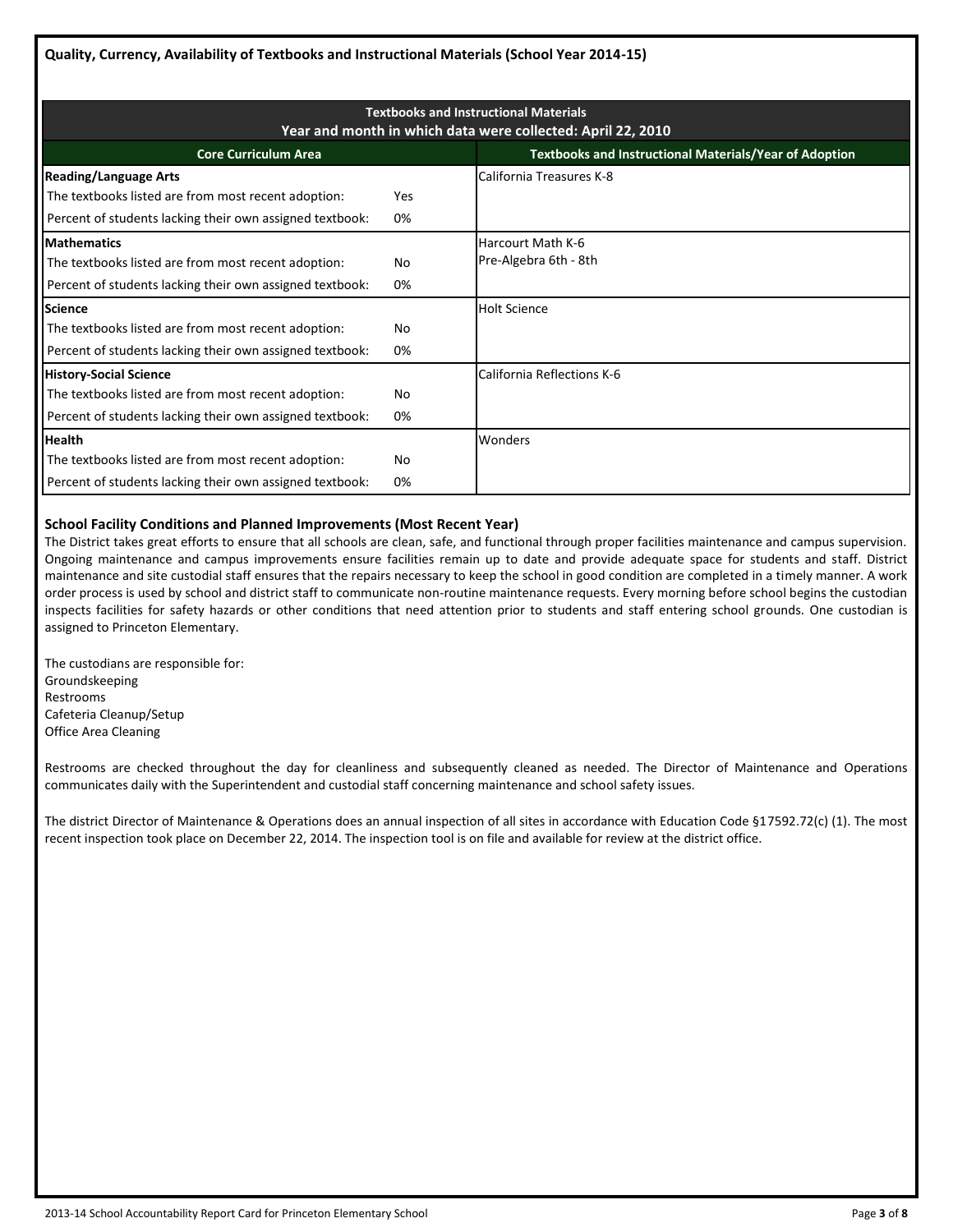| <b>School Facility Good Repair Status (Most Recent Year)</b><br>Year and month in which data were collected: 12/22/14 |                         |             |                                 |                                   |                                |
|-----------------------------------------------------------------------------------------------------------------------|-------------------------|-------------|---------------------------------|-----------------------------------|--------------------------------|
| <b>System Inspected</b>                                                                                               |                         |             | <b>Repair Status</b>            |                                   | <b>Repair Needed and</b>       |
|                                                                                                                       | Good                    |             | Fair                            | Poor                              | <b>Action Taken or Planned</b> |
| Systems:<br>Gas Leaks, Mechanical/HVAC, Sewer                                                                         | [X]                     |             | $\Box$                          | $\lceil$ $\rceil$                 |                                |
| Interior:<br><b>Interior Surfaces</b>                                                                                 | [X]                     |             | $\left[ \ \right]$              | $\left[ \ \right]$                |                                |
| <b>Cleanliness:</b><br>Overall Cleanliness, Pest/ Vermin Infestation                                                  | [X]                     |             | $\left[ \ \right]$              | $\left[ \quad \right]$            |                                |
| <b>Electrical:</b><br>Electrical                                                                                      | $[{\sf X}]$             |             | $\begin{bmatrix} \end{bmatrix}$ | $\begin{bmatrix} \end{bmatrix}$   |                                |
| <b>Restrooms/Fountains:</b><br>Restrooms, Sinks/ Fountains                                                            | [X]                     |             | $\left[ \quad \right]$          | $\left[ \quad \right]$            |                                |
| Safety:<br>Fire Safety, Hazardous Materials                                                                           | [X]                     |             | $\lceil$ $\rceil$               | $\begin{bmatrix} \end{bmatrix}$   |                                |
| Structural:<br>Structural Damage, Roofs                                                                               | [X]                     |             | $\left[ \quad \right]$          | $\left[ \quad \right]$            |                                |
| External:<br>Playground/School Grounds, Windows/Doors/Gates/Fences                                                    | $[{\sf X}]$             |             | $\begin{bmatrix} \end{bmatrix}$ | $\begin{bmatrix} \end{bmatrix}$   |                                |
| <b>Overall Rating</b>                                                                                                 | <b>Exemplary</b><br>[ ] | Good<br>[X] | Fair<br>$\mathsf{L}$            | <b>Poor</b><br>$\left[ \ \right]$ |                                |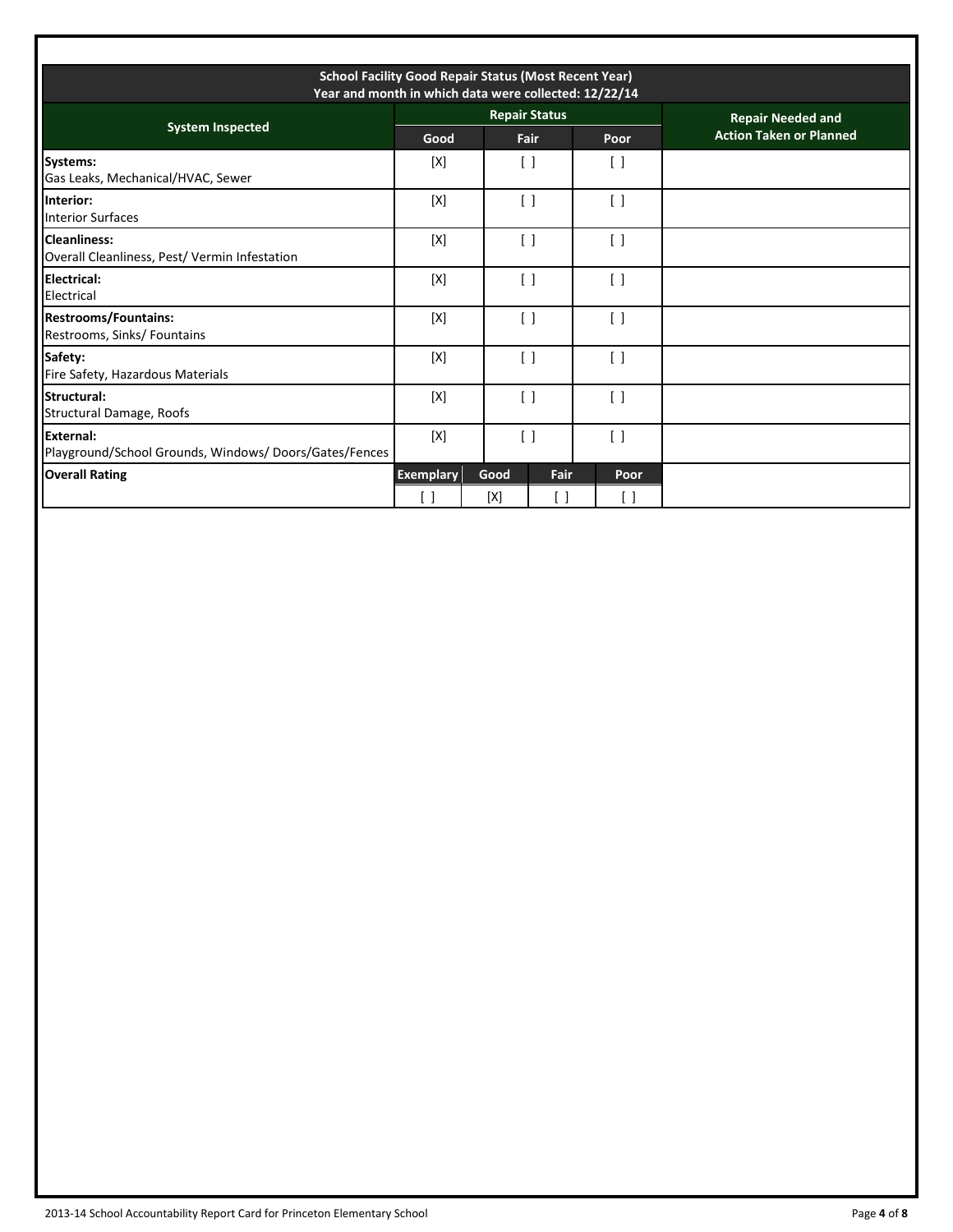## **B. Pupil Outcomes**

## **State Priority: Pupil Achievement**

The SARC provides the following information relevant to the Pupil Achievement State Priority (Priority 4):

- Statewide assessments (i.e., California Assessment of Student Performance and Progress and its successor the Standardized Testing and Reporting Program);
- The Academic Performance Index; and
- The percentage of pupils who have successfully completed courses that satisfy the requirements for entrance to the University of California and the California State University, or career technical education sequences or programs of study.

| <b>CAASPP Results for All Students - Three-Year Comparison</b> |                                                                                                     |    |  |                 |                                                 |    |              |    |       |
|----------------------------------------------------------------|-----------------------------------------------------------------------------------------------------|----|--|-----------------|-------------------------------------------------|----|--------------|----|-------|
|                                                                | Percent of Students Scoring at Proficient or Advanced<br>(meeting or exceeding the state standards) |    |  |                 |                                                 |    |              |    |       |
| Subject                                                        | <b>School</b>                                                                                       |    |  | <b>District</b> |                                                 |    | <b>State</b> |    |       |
|                                                                |                                                                                                     |    |  |                 | 11-12 12-13 13-14 11-12 12-13 13-14 11-12 12-13 |    |              |    | 13-14 |
| Science                                                        | 67                                                                                                  | 28 |  | $62 \quad$      | 60                                              | 54 | 60           | 59 | 60    |

Science (grades 5, 8, and 10) assessments include California Standards Tests (CSTs), California Modified Assessment (CMA), and California Alternate Performance Assessment (CAPA). Scores are not shown when the number of students tested is ten or less, either because the number of students in this category is too small for statistical accuracy or to protect student privacy.

## **STAR Results for All Students - Three-Year Comparison**

|                |               | Percent of Students Scoring at Proficient or Advanced<br>(meeting or exceeding the state standards) |                 |    |                                                 |              |    |    |    |  |
|----------------|---------------|-----------------------------------------------------------------------------------------------------|-----------------|----|-------------------------------------------------|--------------|----|----|----|--|
| <b>Subject</b> | <b>School</b> |                                                                                                     | <b>District</b> |    |                                                 | <b>State</b> |    |    |    |  |
|                | $10-11$       |                                                                                                     |                 |    | 11-12 12-13 10-11 11-12 12-13 10-11 11-12 12-13 |              |    |    |    |  |
| ELA            | 51            | 61                                                                                                  | 63              | 43 | 59                                              | 61           | 54 | 56 | 55 |  |
| Math           | 60            | 66                                                                                                  | 64              | 37 | 43                                              | 43           | 49 | 50 | 50 |  |
| <b>HSS</b>     |               |                                                                                                     |                 | 44 | 37                                              | 49           | 48 | 49 | 49 |  |

STAR Program was last administered in 2012-13. Percentages are not calculated when the number of students tested is ten or less, either because the number of students in this category is too small for statistical accuracy or to protect student privacy.

| Academic Performance Index Ranks - Three-Year Comparison |  |  |  |  |  |  |
|----------------------------------------------------------|--|--|--|--|--|--|
| 2010-11<br><b>API Rank</b><br>2012-13<br>2011-12         |  |  |  |  |  |  |
| <b>Statewide</b>                                         |  |  |  |  |  |  |
| <b>Similar Schools</b>                                   |  |  |  |  |  |  |

For 2014 and subsequent years, the statewide and similar schools ranks will no longer be produced.

| Grade   | 2013-14 Percent of Students Meeting Fitness Standards |        |        |  |  |  |
|---------|-------------------------------------------------------|--------|--------|--|--|--|
| 'Level. | 4 of 6                                                | 5 of 6 | 6 of 6 |  |  |  |
|         |                                                       |        |        |  |  |  |

Percentages are not calculated when the number of students tested is ten or less, either because the number of students in this category is too small for statistical accuracy or to protect student privacy.

## **2013-14 CAASPP Results by Student Group**

| Group                                                          | <b>Percent of Students Scoring at</b><br><b>Proficient or Advanced</b> |
|----------------------------------------------------------------|------------------------------------------------------------------------|
|                                                                | Science (grades 5, 8, and 10)                                          |
| All Students in the LEA                                        | 54                                                                     |
| All Student at the School                                      |                                                                        |
| Male                                                           |                                                                        |
| Female                                                         |                                                                        |
| <b>Black or African American</b>                               |                                                                        |
| American Indian or Alaska Native                               |                                                                        |
| Asian                                                          |                                                                        |
| <b>Filipino</b>                                                |                                                                        |
| <b>Hispanic or Latino</b>                                      |                                                                        |
| <b>Native Hawaiian/Pacific Islander</b>                        |                                                                        |
| White                                                          |                                                                        |
| <b>Two or More Races</b>                                       |                                                                        |
| <b>Socioeconomically Disadvantaged</b>                         |                                                                        |
| <b>English Learners</b>                                        |                                                                        |
| <b>Students with Disabilities</b>                              |                                                                        |
| <b>Students Receiving Migrant</b><br><b>Education Services</b> |                                                                        |

CAASPP includes science assessments (CSTs, CMA, and CAPA) in grades 5, 8, and 10. Scores are not shown when the number of students tested is ten or less, either because the number of students in this category is too small for statistical accuracy or to protect student privacy.

| API Growth by Student Group - Three-Year Comparison |                          |           |           |  |  |  |
|-----------------------------------------------------|--------------------------|-----------|-----------|--|--|--|
|                                                     | <b>Actual API Change</b> |           |           |  |  |  |
| Group                                               | $10 - 11$                | $11 - 12$ | $12 - 13$ |  |  |  |
| All Students at the School                          | 49                       | 20        | $-16$     |  |  |  |
| <b>Black or African American</b>                    |                          |           |           |  |  |  |
| American Indian or Alaska Native                    |                          |           |           |  |  |  |
| Asian                                               |                          |           |           |  |  |  |
| <b>Filipino</b>                                     |                          |           |           |  |  |  |
| <b>Hispanic or Latino</b>                           |                          |           |           |  |  |  |
| Native Hawaiian/Pacific Islander                    |                          |           |           |  |  |  |
| White                                               |                          |           |           |  |  |  |
| <b>Two or More Races</b>                            |                          |           |           |  |  |  |
| <b>Socioeconomically Disadvantaged</b>              | 58                       | 33        | $-20$     |  |  |  |
| <b>English Learners</b>                             |                          |           |           |  |  |  |
| <b>Students with Disabilities</b>                   |                          |           |           |  |  |  |
|                                                     |                          |           |           |  |  |  |

"N/D" means that no data were available to the CDE or LEA to report. "B" means the school did not have a valid API Base and there is no Growth or target information. "C" means the school had significant demographic changes and there is no Growth or target information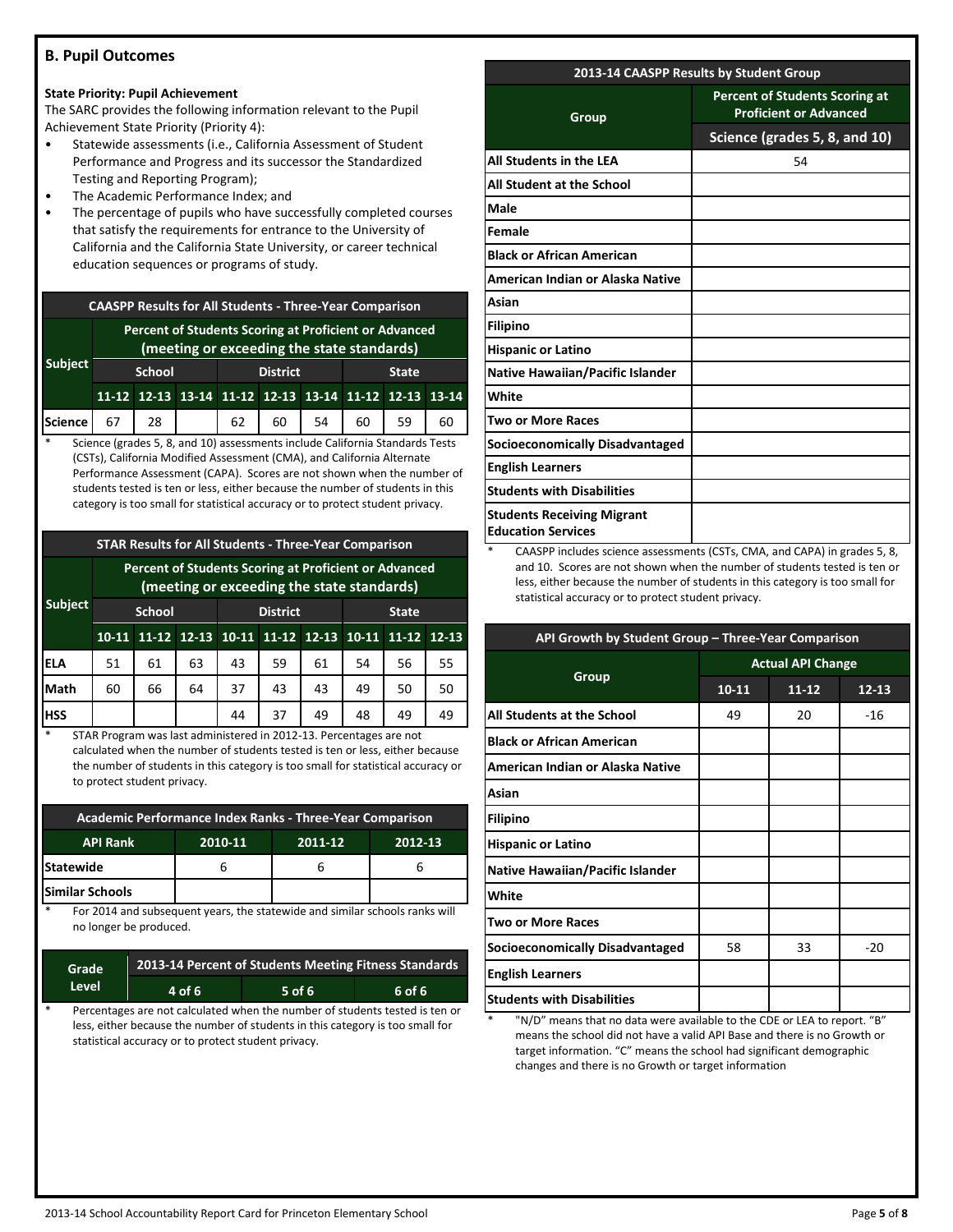## **C. Engagement**

#### **State Priority: Parental Involvement**

The SARC provides the following information relevant to the Parental Involvement State Priority (Priority 3):

• Efforts the school district makes to seek parent input in making decisions for the school district and each schoolsite.

#### **Opportunities for Parental Involvement**

Parents are encouraged to become involved in the school by volunteering in the classroom, participating in a decision-making group, or simply attending school events. Parents can stay informed on upcoming events and school activities through the school web site, the school marquee, and flyers. Contact the school secretaries at (530) 439-2501 for more information on how to become involved in your child's school.

Opportunities to be Involved:

- School Site Council
- Classroom Helper
- Chaperone
- Fundraising Committees
- CPM
- Focus Groups
- Winter Program
- Fall Pumpkin Carnival
- Migrant Parent Advisory Committee
- School Activities
- Back to School Night
- Open House
- Class Community Project Activities
- Field trips

#### **State Priority: School Climate**

The SARC provides the following information relevant to the School Climate State Priority (Priority 6):

- Pupil suspension rates;
- Pupil expulsion rates; and
- Other local measures on the sense of safety.

#### **School Safety Plan**

The School Safety Plan is reviewed, updated, and discussed with school faculty annually. The plan establishes and defines procedures/guidelines for the safe and orderly response to earthquakes, fires, floods, intruders, and other emergency disasters. It outlines the protocol for teachers and staff, including the use of telephone trees. The Safety Plan also contains the numbers for each agency that should be contacted in the event of an emergency. To prepare our students and staff for potential disasters and in according law, all schools in the Princeton Joint Unified School District routinely participate in simulated emergency preparedness drills. Each year, there are safety checks by the state Fire Marshall as well as by our insurance carrier. The District is mandated to correct any safety deficiencies. We do all we can to ensure the safety of our students, staff, and community at large. To ensure safety on campus, supervisors or administrators routinely monitor appropriate behavior. Campus supervisors are assigned to monitor appropriate behavior. To ensure that all people are authorized to be on school property all visitors must sign in when entering the campus. Our student discipline handbook is updated annually and shared with each student at the beginning of each school year. This helps to ensure that all students are aware of behavior expectations and consequences; a copy is mailed home to all parents/guardians. The District offers first aid training each year. Although all staff is encouraged to attend, it is mandatory training for all coaches and health aides.

For more information about how parents can receive more information, or to view the School Safety Plan, contact the District Office at 530-439-2261.

| <b>Suspensions and Expulsions</b> |           |           |       |  |  |  |
|-----------------------------------|-----------|-----------|-------|--|--|--|
| <b>School</b>                     | $11 - 12$ | $12 - 13$ | 13-14 |  |  |  |
| <b>Suspensions Rate</b>           | 0.0       | 4.2       | 1.2   |  |  |  |
| <b>Expulsions Rate</b>            | 0.0       | 0.0       | 0     |  |  |  |
| <b>District</b>                   | $11-12$   | $12 - 13$ | 13-14 |  |  |  |
| <b>Suspensions Rate</b>           | 0.0       | 5.0       | 3.1   |  |  |  |
| <b>Expulsions Rate</b>            | 0.0       | 0.9       | 0.5   |  |  |  |
| <b>State</b>                      | $11 - 12$ | $12 - 13$ | 13-14 |  |  |  |
| <b>Suspensions Rate</b>           | 5.7       | 5.1       | 4.4   |  |  |  |
| <b>Expulsions Rate</b>            | 0.1       | 0.1       | 0.1   |  |  |  |

The rate of suspensions and expulsions is calculated by dividing the total number of incidents by the total enrollment x 100.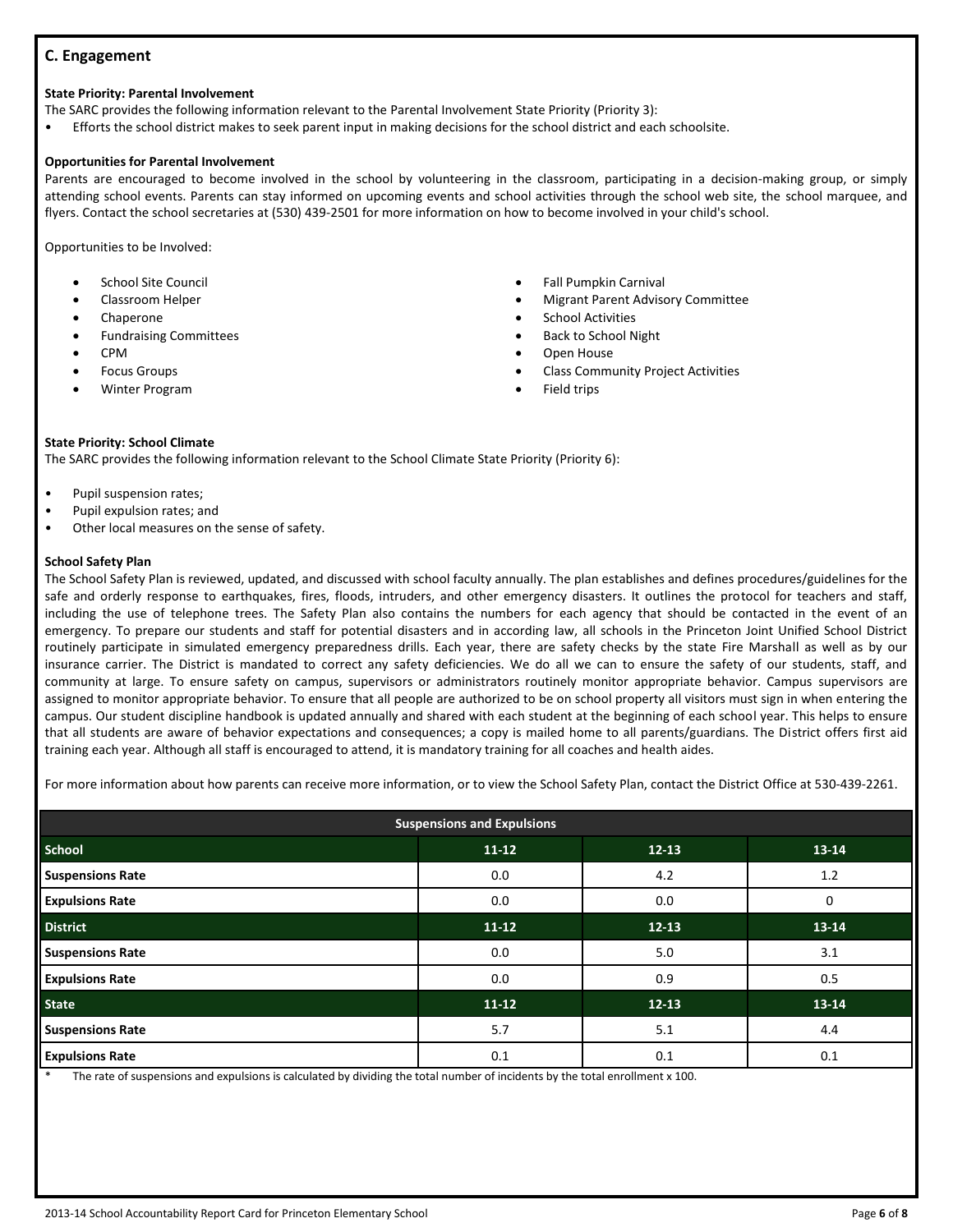## **D. Other SARC Information**

The information in this section is required to be in the SARC but is not included in the state priorities for LCFF.

| 2013-14 Adequate Yearly Progress Overall and by Criteria |               |                 |  |  |  |
|----------------------------------------------------------|---------------|-----------------|--|--|--|
| <b>AYP Criteria</b>                                      | <b>School</b> | <b>District</b> |  |  |  |
| <b>Made AYP Overall</b>                                  |               |                 |  |  |  |
| Met Participation Rate: English-Language Arts            |               |                 |  |  |  |
| <b>Met Participation Rate: Mathematics</b>               |               |                 |  |  |  |
| Met Percent Proficient: English-Language Arts            |               |                 |  |  |  |
| <b>Met Percent Proficient: Mathematics</b>               |               |                 |  |  |  |
| Met API Criteria                                         |               |                 |  |  |  |

| 2014-15 Federal Intervention Program                |                 |           |  |  |  |
|-----------------------------------------------------|-----------------|-----------|--|--|--|
| <b>Indicator</b>                                    | <b>District</b> |           |  |  |  |
| <b>Program Improvement Status</b>                   | Not in PI       | Not In PI |  |  |  |
| <b>First Year of Program Improvement</b>            |                 |           |  |  |  |
| Year in Program Improvement                         |                 |           |  |  |  |
| Number of Schools Currently in Program Improvement  |                 |           |  |  |  |
| Percent of Schools Currently in Program Improvement | 0.0             |           |  |  |  |

DW (determination waiver) indicates that the PI status of the school was carried over from the prior year in accordance with the flexibility granted through the federal waiver process.

| <b>Academic Counselors and Other Support Staff at this School</b> |     |  |  |  |
|-------------------------------------------------------------------|-----|--|--|--|
| <b>Number of Full-Time Equivalent (FTE)</b>                       |     |  |  |  |
| <b>Academic Counselor</b>                                         | .25 |  |  |  |
| <b>Counselor (Social/Behavioral or Career Development)</b>        |     |  |  |  |
| Library Media Teacher (Librarian)                                 |     |  |  |  |
| <b>Library Media Services Staff (Paraprofessional)</b>            | .5  |  |  |  |
| Psychologist                                                      |     |  |  |  |
| <b>Social Worker</b>                                              |     |  |  |  |
| Nurse                                                             |     |  |  |  |
| Speech/Language/Hearing Specialist                                |     |  |  |  |
| <b>Resource Specialist</b>                                        |     |  |  |  |
| Other                                                             |     |  |  |  |
| <b>Average Number of Students per Staff Member</b>                |     |  |  |  |
|                                                                   |     |  |  |  |

## **Academic Counselor** and a state of the state of the state of the state of the state of the state of the state of the state of the state of the state of the state of the state of the state of the state of the state of the

One Full Time Equivalent (FTE) equals one staff member working full time; one FTE could also represent two staff members who each work 50 percent of full time.

## **Average Class Size and Class Size Distribution**

| <b>Average Class Size</b> |    |    |    | <b>Number of Classrooms*</b> |                |              |          |       |    |    |    |    |
|---------------------------|----|----|----|------------------------------|----------------|--------------|----------|-------|----|----|----|----|
|                           |    |    |    | $1 - 20$                     |                | 21-32        |          | $33+$ |    |    |    |    |
| Grade                     | 12 | 13 | 14 | 12                           | 13             | 14           | 12       | 13    | 14 | 12 | 13 | 14 |
| Kinder.                   | 19 | 4  | 12 | 1                            | 1              | 1            | 0        |       |    | 0  |    |    |
| Gr. 1                     |    | 8  | 6  |                              | $\overline{2}$ | 1            |          |       |    |    |    |    |
| Gr. 2                     | 18 | 10 | 15 | 1                            | 1              | $\mathbf{1}$ | $\Omega$ |       |    | 0  |    |    |
| Gr. 3                     | 18 | 7  | 10 | 1                            | $\overline{2}$ | $\mathbf{1}$ | $\Omega$ |       |    | 0  |    |    |
| Gr. 4                     |    | 11 | 6  |                              | 1              | 2            |          |       |    |    |    |    |
| Gr. 5                     | 22 | 9  | 11 | 1                            | $\overline{2}$ | 1            | $\Omega$ |       |    | 0  |    |    |
| Gr. 6                     | 22 | 14 | 20 | 1                            | 1              | 1            | 0        |       |    | 0  |    |    |

Number of classes indicates how many classrooms fall into each size category (a range of total students per classroom). At the secondary school level, this information is reported by subject area rather than grade level.

| FY 2012-13 Teacher and Administrative Salaries |                                  |                                                                  |  |  |  |  |
|------------------------------------------------|----------------------------------|------------------------------------------------------------------|--|--|--|--|
| Category                                       | <b>District</b><br><b>Amount</b> | <b>State Average for</b><br><b>Districts In Same</b><br>Category |  |  |  |  |
| <b>Beginning Teacher Salary</b>                | \$39,899                         | \$38,152                                                         |  |  |  |  |
| <b>Mid-Range Teacher Salary</b>                | \$46,677                         | \$55,573                                                         |  |  |  |  |
| <b>Highest Teacher Salary</b>                  | \$67,021                         | \$71,908                                                         |  |  |  |  |
| <b>Average Principal Salary (ES)</b>           | \$0                              | \$87,660                                                         |  |  |  |  |
| <b>Average Principal Salary (MS)</b>           | \$0                              | \$92,424                                                         |  |  |  |  |
| <b>Average Principal Salary (HS)</b>           | \$0                              | \$93,606                                                         |  |  |  |  |
| <b>Superintendent Salary</b>                   | \$101,710                        | \$116,538                                                        |  |  |  |  |
| <b>Percent of District Budget</b>              |                                  |                                                                  |  |  |  |  |
| <b>Teacher Salaries</b>                        | 33                               | 34                                                               |  |  |  |  |
| <b>Administrative Salaries</b>                 | 9                                | 7                                                                |  |  |  |  |

For detailed information on salaries, see the CDE Certificated Salaries & Benefits webpage at www.cde.ca.gov/ds/fd/cs/.

| FY 2012-13 Expenditures Per Pupil and School Site Teacher Salaries |              |                   |                     |                               |  |  |
|--------------------------------------------------------------------|--------------|-------------------|---------------------|-------------------------------|--|--|
|                                                                    |              |                   |                     |                               |  |  |
| Level                                                              | <b>Total</b> | <b>Restricted</b> | <b>Unrestricted</b> | <b>Average Teacher Salary</b> |  |  |
| <b>School Site</b>                                                 | \$11332      | \$1557            | \$9774              | \$46733                       |  |  |
| <b>District</b>                                                    |              |                   | \$9774              | \$46733                       |  |  |
| <b>State</b>                                                       |              |                   | \$4,690             | \$57,912                      |  |  |
| Percent Difference: School Site/District                           |              |                   | 0.0                 | 0.0                           |  |  |
| Percent Difference: School Site/ State                             |              |                   | 108.4               | $-19.3$                       |  |  |